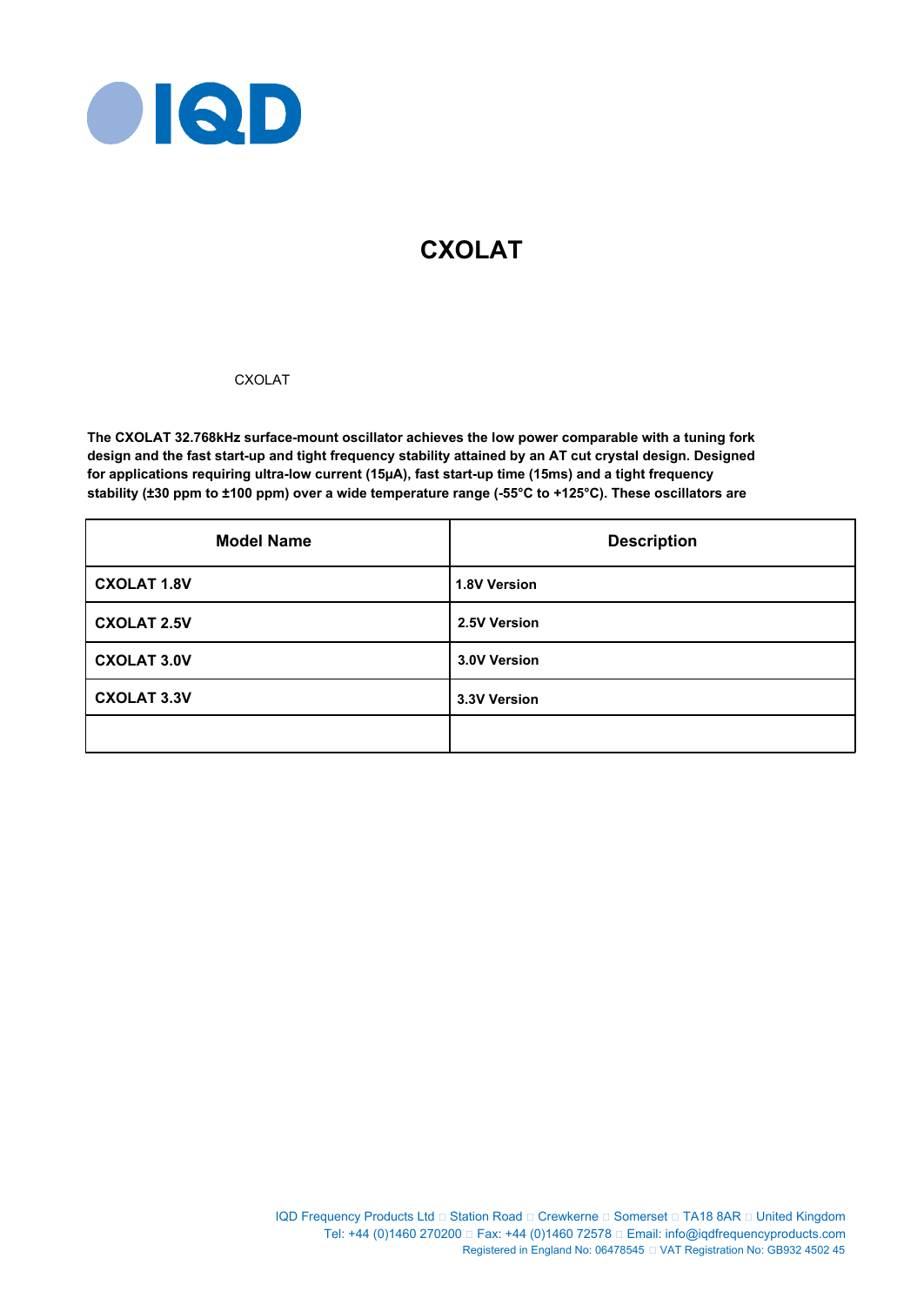



# **CXOLAT 1.8V Crystal Clock Oscillator Specification**

# **ISSUE 1; June 2019**

# **Description**

- This product is designed and manufactured by Statek Corporation in California, USA and distributed by IQD. The CXOLAT 32.768kHz surface-mount oscillator achieves the low power comparable with a tuning fork design and the fast start-up and tight frequency stability attained by an AT cut crystal design. Designed for applications requiring ultra-low current (15µA), fast start-up time (15ms) and a tight frequency stability (±30 ppm to ±100 ppm) over a wide temperature range (-55°C to +125°C). These oscillators are also capable of withstanding significantly higher shock than a standard tuning fork design.
- SM1 Gold Plated (RoHS)  $\blacksquare$
- $\blacksquare$ SM4 Solder Plated (RoHS)
- SM5 Solder Dipped (RoHS)
- FEATURES:  $\blacksquare$ Ultra low current (typical 15μA) Fast start-up (typical 15ms) Tight tolerance High shock resistance Low ageing CMOS output Optional Output Enable/Disable with Tri-State Hermetically sealed ceramic package
- APPLICATIONS: Aerospace & Avionics - Communications Navigation GPS Industrial, Computer & Communications - Handheld instrumentation Transponder/Animal migration
- $\blacksquare$ Please note that all data is only valid at 25°C unless otherwise stated.

# **Frequency Parameters**

- Frequency 32.768kHz
- $\blacksquare$ Frequency Tolerance  $\pm 25.00$ ppm
- Tolerance Condition **@ 25°C**
- - Frequency Stability ±10.00ppm to ±100.00ppm
- 

 $\blacksquare$ 

 $\blacksquare$ 

- Ageing the top and the top the same state of the top and the top and the top and the top and the top and the top and the top and the top and the top and the top and the top and the top and the top and the top and the top a
- Frequency Stability does not include Frequency Tolerance @ 25°C
- All parameters are measured at 25°C with a 10MΩ and 15pF load at 3.3V
- Note: Other Frequency Tolerances and Stabilities are available  $\blacksquare$ - please contact an IQD Sales Office

# **Electrical Parameters**

Supply Voltage 1.8V ±10%  $\blacksquare$ 

- Supply Current: 15μA typ
- Supply Voltage (absolute maximum rating): -0.5V to 5.0V

# **Operating Temperature Ranges**

- $-10$  to  $70^{\circ}$ C
- -40 to 85°C  $\blacksquare$
- -55 to 125°C

# **Output Details**

- Output Compatibility CMOS  $\blacksquare$
- Drive Capability **15pF**  $\blacksquare$
- 
- Output Level High Voh: 90%Vs min  $\blacksquare$ Output Level Low Vol: 10%Vs max
- Rise Time (10%-90%): 2.8ns typ, 10ns max Fall Time (90%-10%): 2.4ns typ, 10ns max

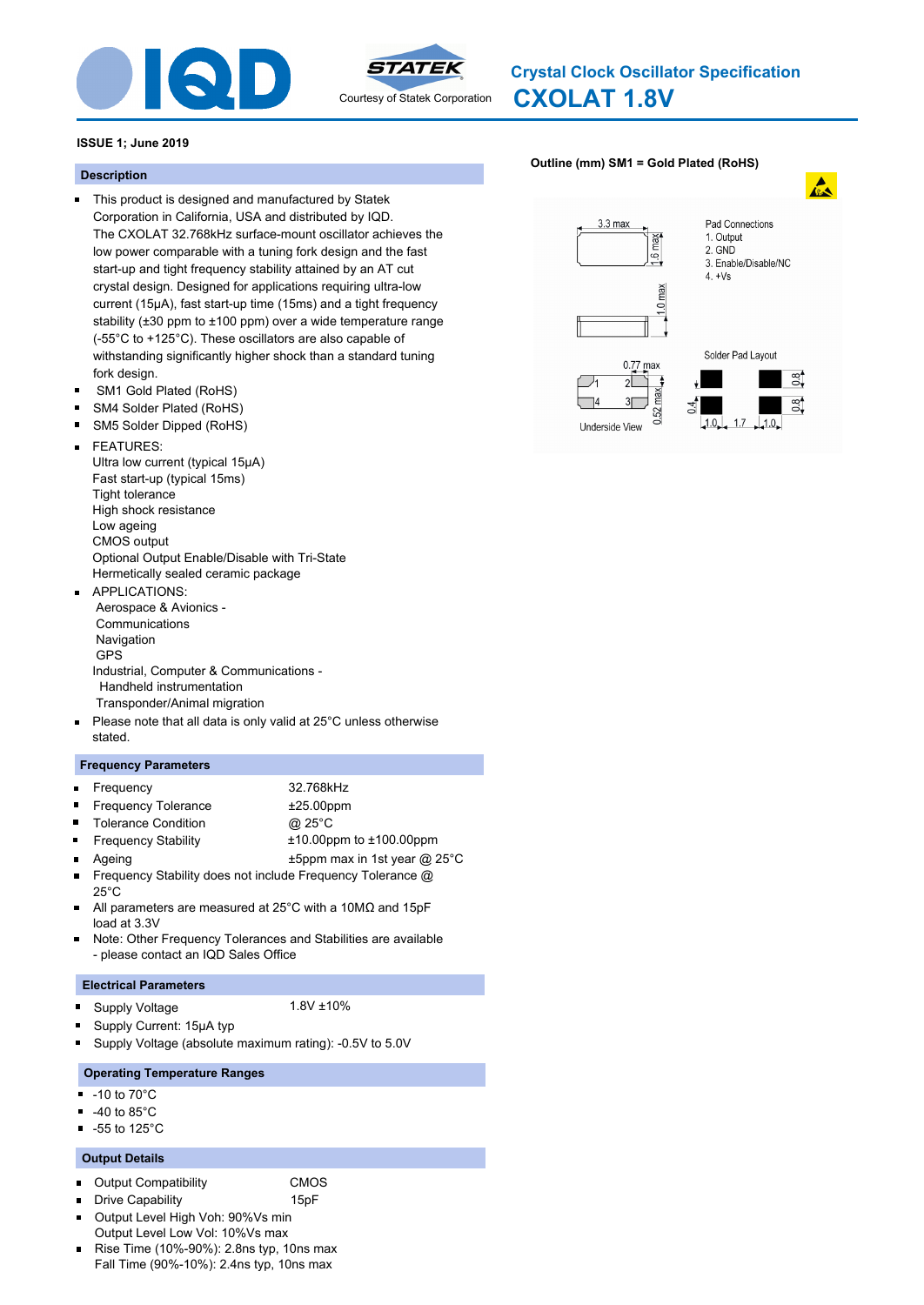



### **Output Control**

Start-Up Time: 15ms typ

# **Environmental Parameters**

- Shock: 5000G, 0.3ms, 1/2 sine  $\blacksquare$
- × Vibration: MIL-STD-202G, Method 204D, Condition D: 20G, 10Hz-2000Hz swept sine
- Note: Random Vibration test is also available please contact an IQD Sales Office
- Storage Temperature Range: –55 to 125°C

# **Manufacturing Details**

 $\blacksquare$ Maximum Process Temperature: 260°C for 20sec max

### **Ordering Information**

- Frequency\* Model\* Termination Variant\* **Output** Frequency Tolerance (@ 25°C)\* Frequency Stability (over operating temperature range)\* Operating Temperature Range\* Pad 3 Function\* (minimum required\*) Termination Variants: п SM1 = Gold Plated SM4 = Solder Plated SM5 = Solder Dipped (Note: Non-RoHS compliant terminations also available please contact an IQD Sales Office) Pad 3 Function Options: EN = Enable/Disable NC = No connection **Example**
- 32.768kHz CXOLAT 1.8V SM1 CMOS ±25ppm ±100ppm –40 to 85C NC

# **Compliance**

- RoHS Status (2015/863/EU) Optional  $\blacksquare$
- REACh Status **Compliant**  $\blacksquare$
- MSL Rating (JDEC-STD-033): Not Applicable

### **Packaging Details**

- $\blacksquare$ Pack Style: Tray Supplied on a tray Pack Size: 1
- Pack Style: Reel Tape & reel in accordance with EIA-481-D Pack Size: 1,000

### **Electrical Specification - maximum limiting values 1.80V ±10%**

| Frequency<br>Min | <b>Temperature Range</b> | <b>Stability</b><br>(Min) | Current<br><b>Draw</b> | <b>Rise and Fall</b><br>Time | Duty Cycle |
|------------------|--------------------------|---------------------------|------------------------|------------------------------|------------|
|                  | °C                       | ppm                       | mA                     | ns                           | %          |
| 32.768kHz        | $-55$ to 125             | ±50.00                    |                        | $\overline{\phantom{0}}$     | 45/55%     |
|                  | $-40$ to 85              | ±20.00                    |                        | $\overline{\phantom{0}}$     | 45/55%     |
|                  | $-10$ to $70$            | ±10.00                    | -                      | $\overline{\phantom{0}}$     | 45/55%     |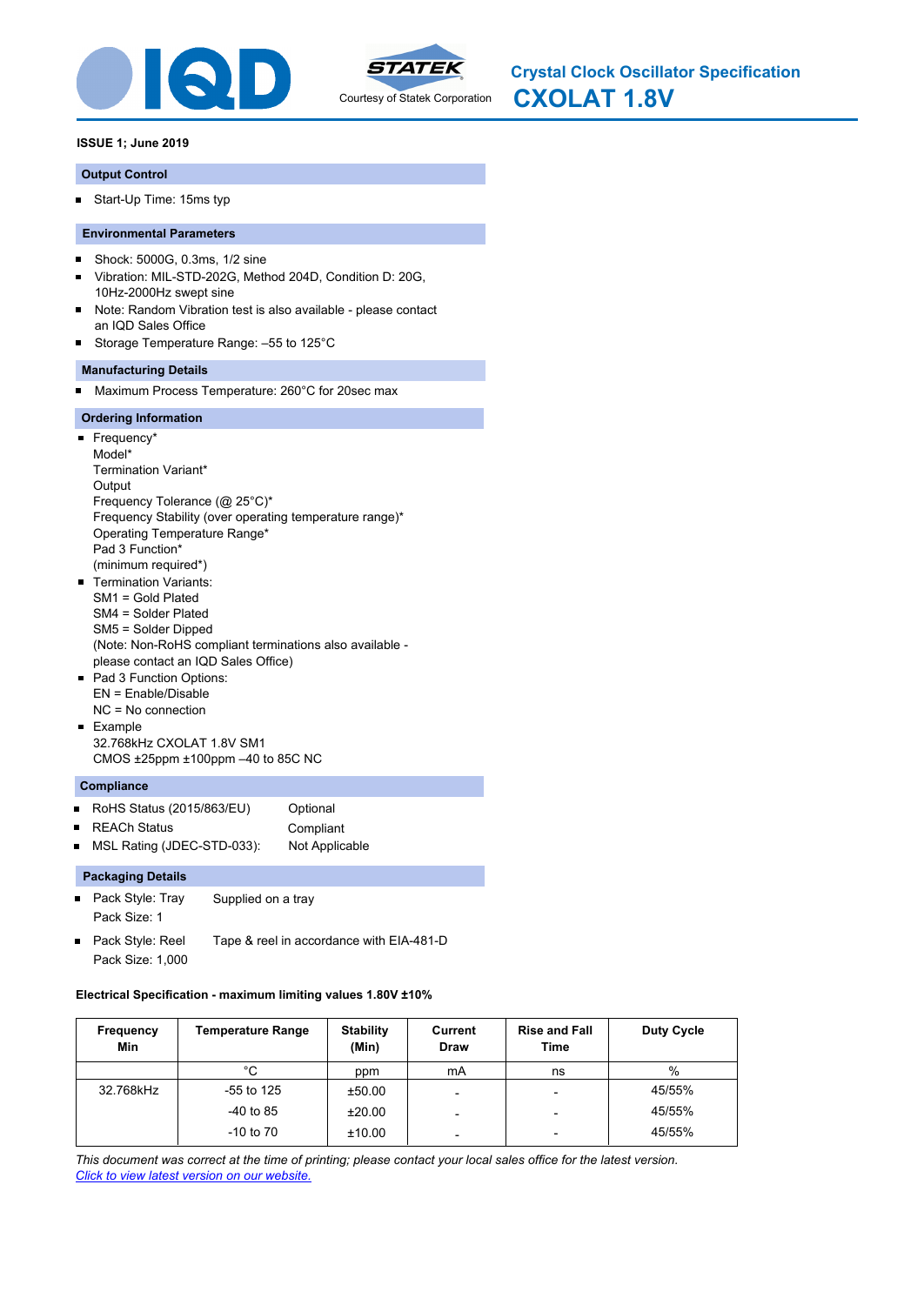



# **CXOLAT 2.5V Crystal Clock Oscillator Specification**

# **ISSUE 1; June 2019**

# **Description**

- This product is designed and manufactured by Statek Corporation in California, USA and distributed by IQD. The CXOLAT 32.768kHz surface-mount oscillator achieves the low power comparable with a tuning fork design and the fast start-up and tight frequency stability attained by an AT cut crystal design. Designed for applications requiring ultra-low current (15µA), fast start-up time (15ms) and a tight frequency stability (±30 ppm to ±100 ppm) over a wide temperature range (-55°C to +125°C). These oscillators are also capable of withstanding significantly higher shock than a standard tuning fork design.
- SM1 Gold Plated (RoHS)  $\blacksquare$
- $\blacksquare$ SM4 Solder Plated (RoHS)
- SM5 Solder Dipped (RoHS)
- FEATURES:  $\blacksquare$ Ultra low current (typical 15μA) Fast start-up (typical 15ms) Tight tolerance High shock resistance Low ageing CMOS output Optional Output Enable/Disable with Tri-State Hermetically sealed ceramic package
- APPLICATIONS: Aerospace & Avionics - Communications Navigation GPS Industrial, Computer & Communications - Handheld instrumentation Transponder/Animal migration
- $\blacksquare$ Please note that all data is only valid at 25°C unless otherwise stated.

# **Frequency Parameters**

 $\blacksquare$ 

 $\blacksquare$ 

- Frequency 32.768kHz
- $\blacksquare$ Frequency Tolerance  $\pm 25.00$ ppm
- Tolerance Condition **@ 25°C**

- Frequency Stability ±10.00ppm to ±100.00ppm
- - Ageing the top and the top the same state of the top and the top and the top and the top and the top and the top and the top and the top and the top and the top and the top and the top and the top and the top and the top a Frequency Stability does not include Frequency Tolerance @ 25°C
- All parameters are measured at 25°C with a 10MΩ and 15pF load at 3.3V
- Note: Other Frequency Tolerances and Stabilities are available  $\blacksquare$ - please contact an IQD Sales Office

# **Electrical Parameters**

Supply Voltage 2.5V ±10%  $\blacksquare$ 

- Supply Current: 15μA typ
- Supply Voltage (absolute maximum rating): -0.5V to 5.0V

# **Operating Temperature Ranges**

- $-10$  to  $70^{\circ}$ C
- -40 to 85°C  $\blacksquare$
- -55 to 125°C

# **Output Details**

- Output Compatibility CMOS  $\blacksquare$
- Drive Capability **15pF**  $\blacksquare$
- 
- Output Level High Voh: 90%Vs min  $\blacksquare$ Output Level Low Vol: 10%Vs max
- Rise Time (10%-90%): 2.8ns typ, 10ns max Fall Time (90%-10%): 2.4ns typ, 10ns max

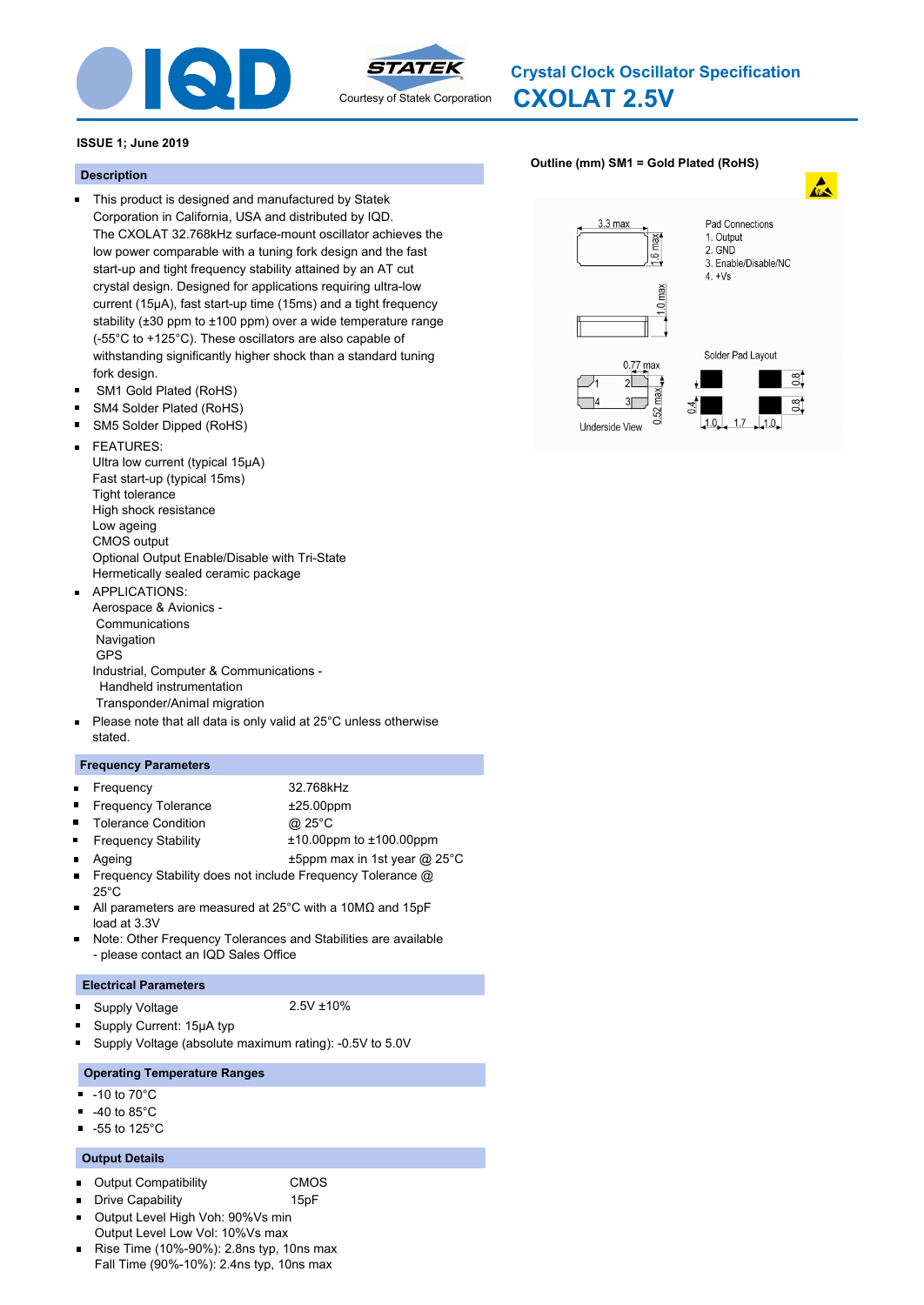



# **Output Control**

Start-Up Time: 15ms typ

# **Environmental Parameters**

- Shock: 5000G, 0.3ms, 1/2 sine  $\blacksquare$
- × Vibration: MIL-STD-202G, Method 204D, Condition D: 20G, 10Hz-2000Hz swept sine
- Note: Random Vibration test is also available please contact an IQD Sales Office
- Storage Temperature Range: –55 to 125°C

# **Manufacturing Details**

 $\blacksquare$ Maximum Process Temperature: 260°C for 20sec max

### **Ordering Information**

- Frequency\* Model\* Termination Variant\* **Output** Frequency Tolerance (@ 25°C)\* Frequency Stability (over operating temperature range)\* Operating Temperature Range\* Pad 3 Function\* (minimum required\*) Termination Variants: п SM1 = Gold Plated SM4 = Solder Plated SM5 = Solder Dipped (Note: Non-RoHS compliant terminations also available please contact an IQD Sales Office) Pad 3 Function Options: EN = Enable/Disable NC = No connection **Example**
- 32.768kHz CXOLAT 2.5V SM1 CMOS ±25ppm ±100ppm –40 to 85C NC

# **Compliance**

- RoHS Status (2015/863/EU) Optional  $\blacksquare$
- REACh Status **Compliant**  $\blacksquare$
- MSL Rating (JDEC-STD-033): Not Applicable

# **Packaging Details**

- $\blacksquare$ Pack Style: Tray Supplied on a tray Pack Size: 1
- Pack Style: Reel Tape & reel in accordance with EIA-481-D Pack Size: 1,000

#### **Electrical Specification - maximum limiting values 2.50V ±10%**

| <b>Frequency</b><br>Min | <b>Temperature Range</b> | <b>Stability</b><br>(Min) | Current<br><b>Draw</b>   | <b>Rise and Fall</b><br>Time | Duty Cycle |
|-------------------------|--------------------------|---------------------------|--------------------------|------------------------------|------------|
|                         | °C                       | ppm                       | mA                       | ns                           | $\%$       |
| 32.768kHz               | $-55$ to 125             | ±50.00                    |                          | $\overline{\phantom{a}}$     | 45/55%     |
|                         | $-40$ to 85              | ±20.00                    |                          | $\overline{\phantom{a}}$     | 45/55%     |
|                         | $-10$ to $70$            | ±10.00                    | $\overline{\phantom{0}}$ | $\overline{\phantom{a}}$     | 45/55%     |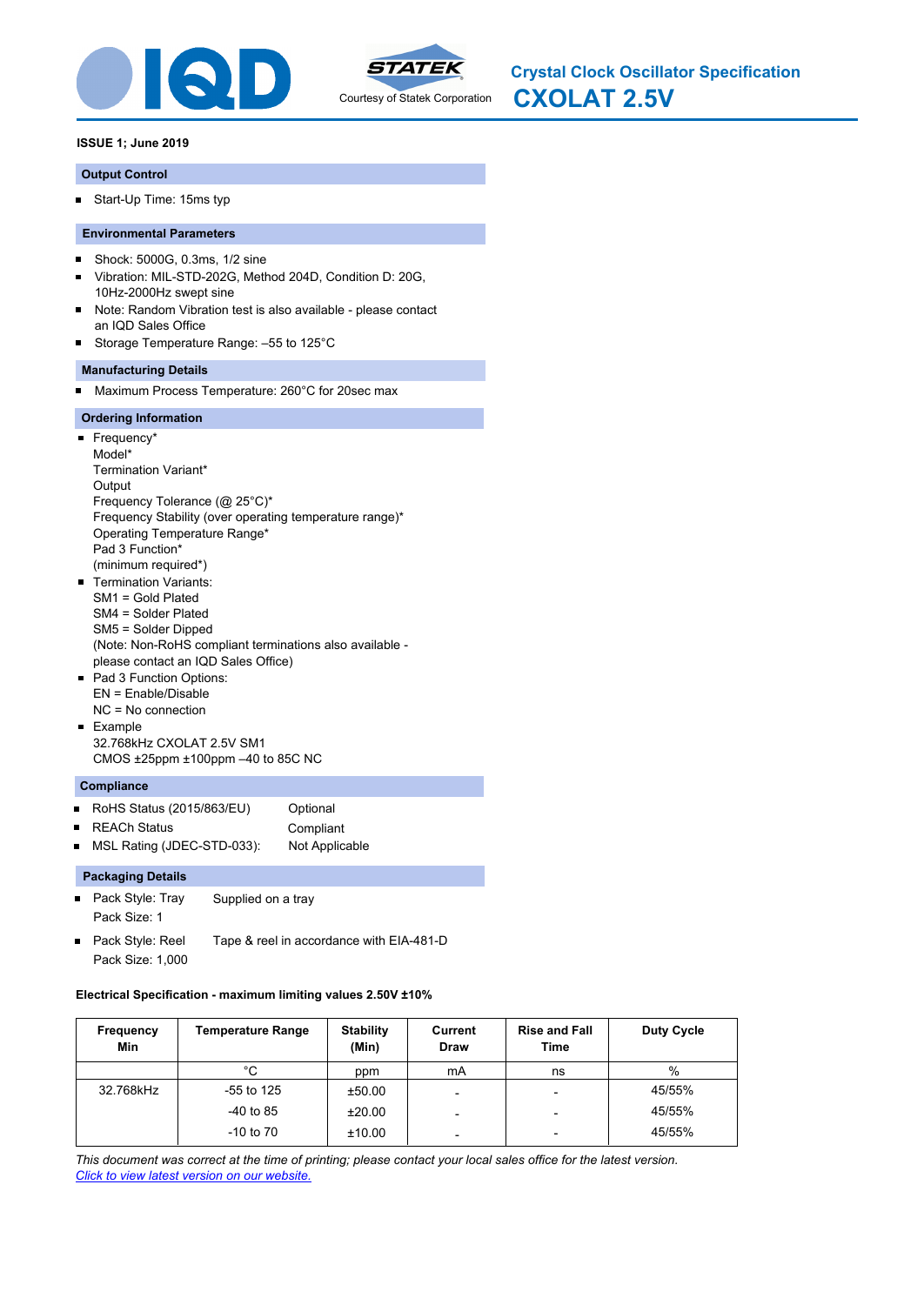



**CXOLAT 3.0V Crystal Clock Oscillator Specification**

# **ISSUE 1; June 2019**

# **Description**

- This product is designed and manufactured by Statek Corporation in California, USA and distributed by IQD. The CXOLAT 32.768kHz surface-mount oscillator achieves the low power comparable with a tuning fork design and the fast start-up and tight frequency stability attained by an AT cut crystal design. Designed for applications requiring ultra-low current (15µA), fast start-up time (15ms) and a tight frequency stability (±30 ppm to ±100 ppm) over a wide temperature range (-55°C to +125°C). These oscillators are also capable of withstanding significantly higher shock than a standard tuning fork design.
- SM1 Gold Plated (RoHS)  $\blacksquare$
- $\blacksquare$ SM4 Solder Plated (RoHS)
- SM5 Solder Dipped (RoHS)
- FEATURES:  $\blacksquare$ Ultra low current (typical 15μA) Fast start-up (typical 15ms) Tight tolerance High shock resistance Low ageing CMOS output Optional Output Enable/Disable with Tri-State Hermetically sealed ceramic package
- APPLICATIONS: Aerospace & Avionics - Communications Navigation GPS Industrial, Computer & Communications - Handheld instrumentation Transponder/Animal migration
- $\blacksquare$ Please note that all data is only valid at 25°C unless otherwise stated.

# **Frequency Parameters**

- $\blacksquare$ Frequency 32.768kHz  $\blacksquare$
- Frequency Tolerance  $\pm 25.00$ ppm
- Tolerance Condition **@ 25°C**  $\blacksquare$
- - Frequency Stability ±10.00ppm to ±100.00ppm Ageing the top and the top the same state of the top and the top and the top and the top and the top and the top and the top and the top and the top and the top and the top and the top and the top and the top and the top a
- Frequency Stability does not include Frequency Tolerance @ 25°C
- All parameters are measured at 25°C with a 10MΩ and 15pF load at 3.3V
- Note: Other Frequency Tolerances and Stabilities are available  $\blacksquare$ - please contact an IQD Sales Office

# **Electrical Parameters**

Supply Voltage 3.0V ±10%  $\blacksquare$ 

- Supply Current: 15μA typ
- Supply Voltage (absolute maximum rating): -0.5V to 5.0V

# **Operating Temperature Ranges**

- -10 to 70°C .
- -40 to 85°C
- -55 to 125°C

# **Output Details**

- Output Compatibility CMOS  $\blacksquare$
- $\blacksquare$ 
	- Drive Capability **15pF**
- Output Level High Voh: 90%Vs min  $\blacksquare$ Output Level Low Vol: 10%Vs max
- Rise Time (10%-90%): 2.8ns typ, 10ns max Fall Time (90%-10%): 2.4ns typ, 10ns max



# **Outline (mm) SM1 = Gold Plated (RoHS)**

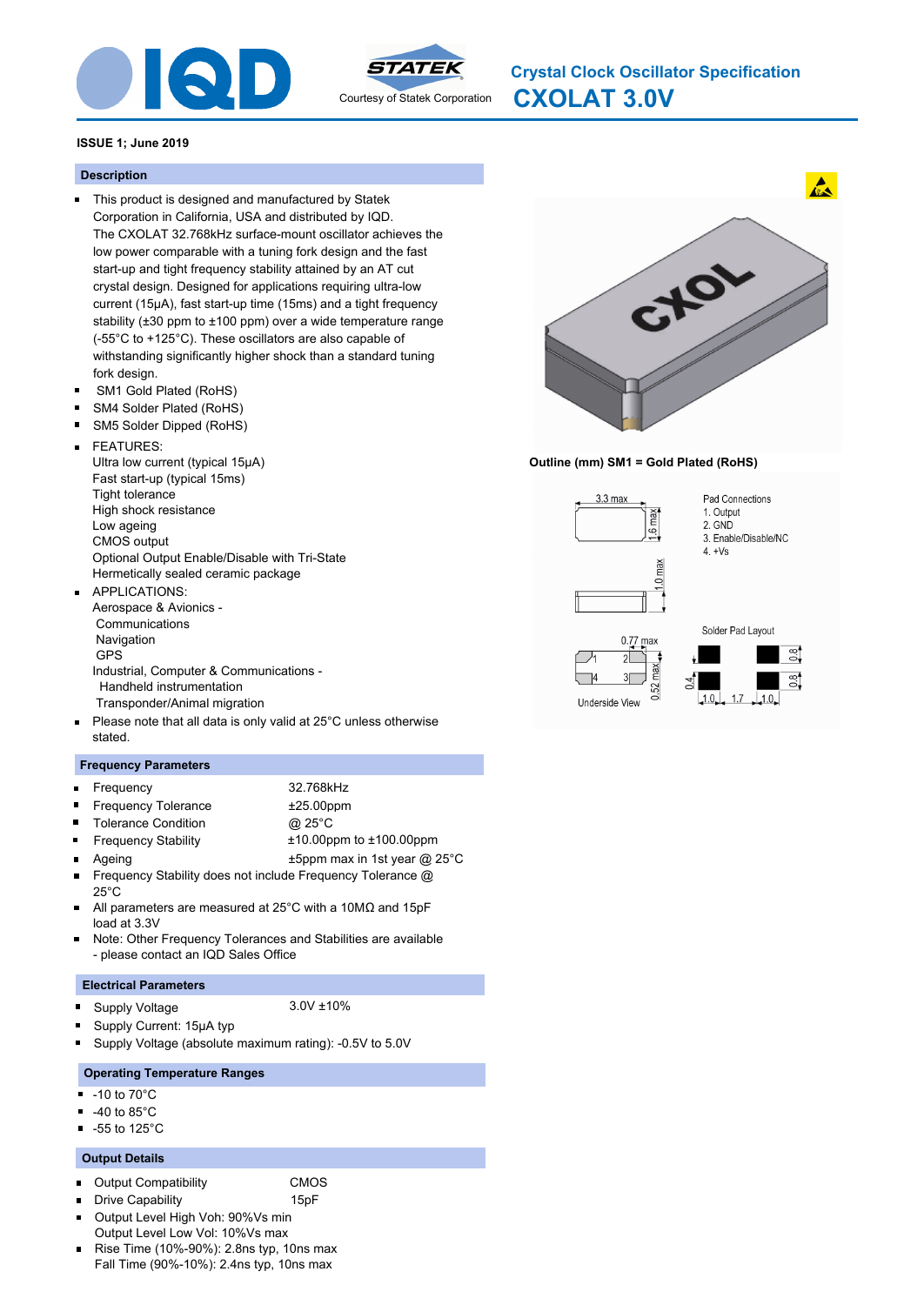



### **Output Control**

Start-Up Time: 15ms typ

# **Environmental Parameters**

- Shock: 5000G, 0.3ms, 1/2 sine  $\blacksquare$
- × Vibration: MIL-STD-202G, Method 204D, Condition D: 20G, 10Hz-2000Hz swept sine
- Note: Random Vibration test is also available please contact an IQD Sales Office
- Storage Temperature Range: –55 to 125°C

# **Manufacturing Details**

 $\blacksquare$ Maximum Process Temperature: 260°C for 20sec max

### **Ordering Information**

- Frequency\* Model\* Termination Variant\* **Output** Frequency Tolerance (@ 25°C)\* Frequency Stability (over operating temperature range)\* Operating Temperature Range\* Pad 3 Function\* (minimum required\*) Termination Variants: п SM1 = Gold Plated SM4 = Solder Plated SM5 = Solder Dipped (Note: Non-RoHS compliant terminations also available please contact an IQD Sales Office) Pad 3 Function Options: EN = Enable/Disable NC = No connection **Example**
- 32.768kHz CXOLAT 3.0V SM1 CMOS ±25ppm ±100ppm –40 to 85C NC

# **Compliance**

- RoHS Status (2015/863/EU) Optional  $\blacksquare$
- REACh Status **Compliant**  $\blacksquare$
- MSL Rating (JDEC-STD-033): Not Applicable

### **Packaging Details**

- $\blacksquare$ Pack Style: Reel Tape & reel in accordance with EIA-481-D Pack Size: 1,000
- Pack Style: Tray Supplied on a tray Pack Size: 1

#### **Electrical Specification - maximum limiting values 3.00V ±10%**

| Frequency<br>Min | <b>Temperature Range</b> | <b>Stability</b><br>(Min) | Current<br><b>Draw</b> | <b>Rise and Fall</b><br>Time | Duty Cycle |
|------------------|--------------------------|---------------------------|------------------------|------------------------------|------------|
|                  | °C                       | ppm                       | mA                     | ns                           | %          |
| 32.768kHz        | $-55$ to 125             | ±50.00                    |                        | $\overline{\phantom{0}}$     | 45/55%     |
|                  | $-40$ to 85              | ±20.00                    |                        | $\overline{\phantom{0}}$     | 45/55%     |
|                  | $-10$ to $70$            | ±10.00                    | -                      | $\overline{\phantom{0}}$     | 45/55%     |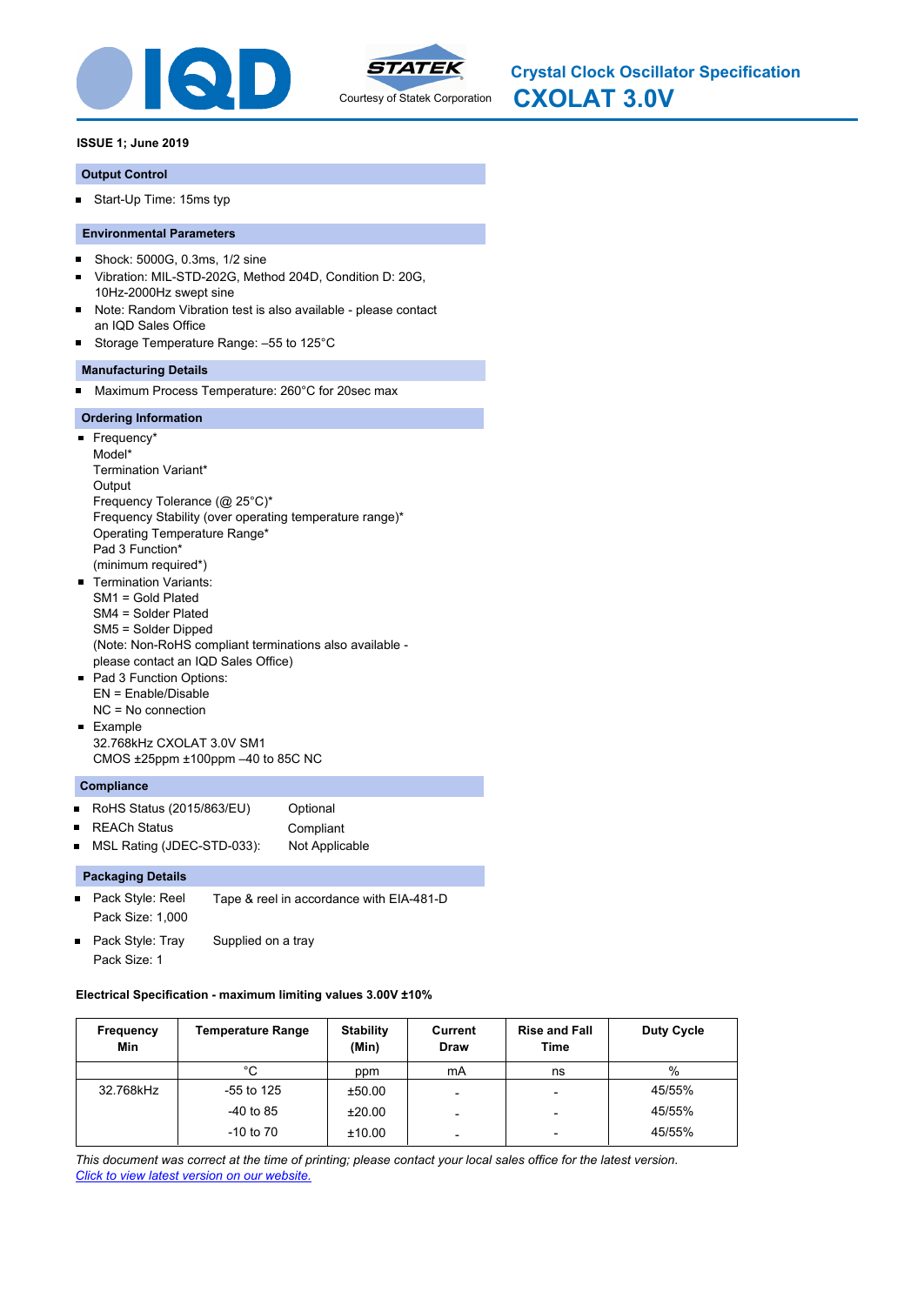



**CXOLAT 3.3V Crystal Clock Oscillator Specification**

# **ISSUE 1; June 2019**

### **Description**

- This product is designed and manufactured by Statek Corporation in California, USA and distributed by IQD. The CXOLAT 32.768kHz surface-mount oscillator achieves the low power comparable with a tuning fork design and the fast start-up and tight frequency stability attained by an AT cut crystal design. Designed for applications requiring ultra-low current (15µA), fast start-up time (15ms) and a tight frequency stability (±30 ppm to ±100 ppm) over a wide temperature range (-55°C to +125°C). These oscillators are also capable of withstanding significantly higher shock than a standard tuning fork design.
- SM1 Gold Plated (RoHS)  $\blacksquare$
- $\blacksquare$ SM4 Solder Plated (RoHS)
- SM5 Solder Dipped (RoHS)
- FEATURES:  $\blacksquare$ Ultra low current (typical 15μA) Fast start-up (typical 15ms) Tight tolerance High shock resistance Low ageing CMOS output Optional Output Enable/Disable with Tri-State Hermetically sealed ceramic package
- APPLICATIONS: Aerospace & Avionics - Communications Navigation GPS Industrial, Computer & Communications - Handheld instrumentation Transponder/Animal migration
- $\blacksquare$ Please note that all data is only valid at 25°C unless otherwise stated.

### **Frequency Parameters**

- $\blacksquare$ Frequency 32.768kHz  $\blacksquare$ Frequency Tolerance  $\pm 25.00$ ppm
- - Tolerance Condition **@ 25°C**
- Frequency Stability ±10.00ppm to ±100.00ppm  $\blacksquare$ Ageing the top and the top the same state of the top and the top and the top and the top and the top and the top and the top and the top and the top and the top and the top and the top and the top and the top and the top a
- Frequency Stability does not include Frequency Tolerance @ 25°C
- All parameters are measured at 25°C with a 10MΩ and 15pF load at 3.3V
- Note: Other Frequency Tolerances and Stabilities are available  $\blacksquare$ - please contact an IQD Sales Office

#### **Electrical Parameters**

Supply Voltage 3.3V ±10%  $\blacksquare$ 

- Supply Current: 15μA typ
- Supply Voltage (absolute maximum rating): -0.5V to 5.0V

# **Operating Temperature Ranges**

- -10 to 70°C .
- -40 to 85°C
- -55 to 125°C

# **Output Details**

- Output Compatibility CMOS  $\blacksquare$
- Drive Capability **15pF**  $\blacksquare$
- 
- Output Level High Voh: 90%Vs min  $\blacksquare$ Output Level Low Vol: 10%Vs max
- Rise Time (10%-90%): 2.8ns typ, 10ns max Fall Time (90%-10%): 2.4ns typ, 10ns max



# **Outline (mm) SM1 = Gold Plated (RoHS)**

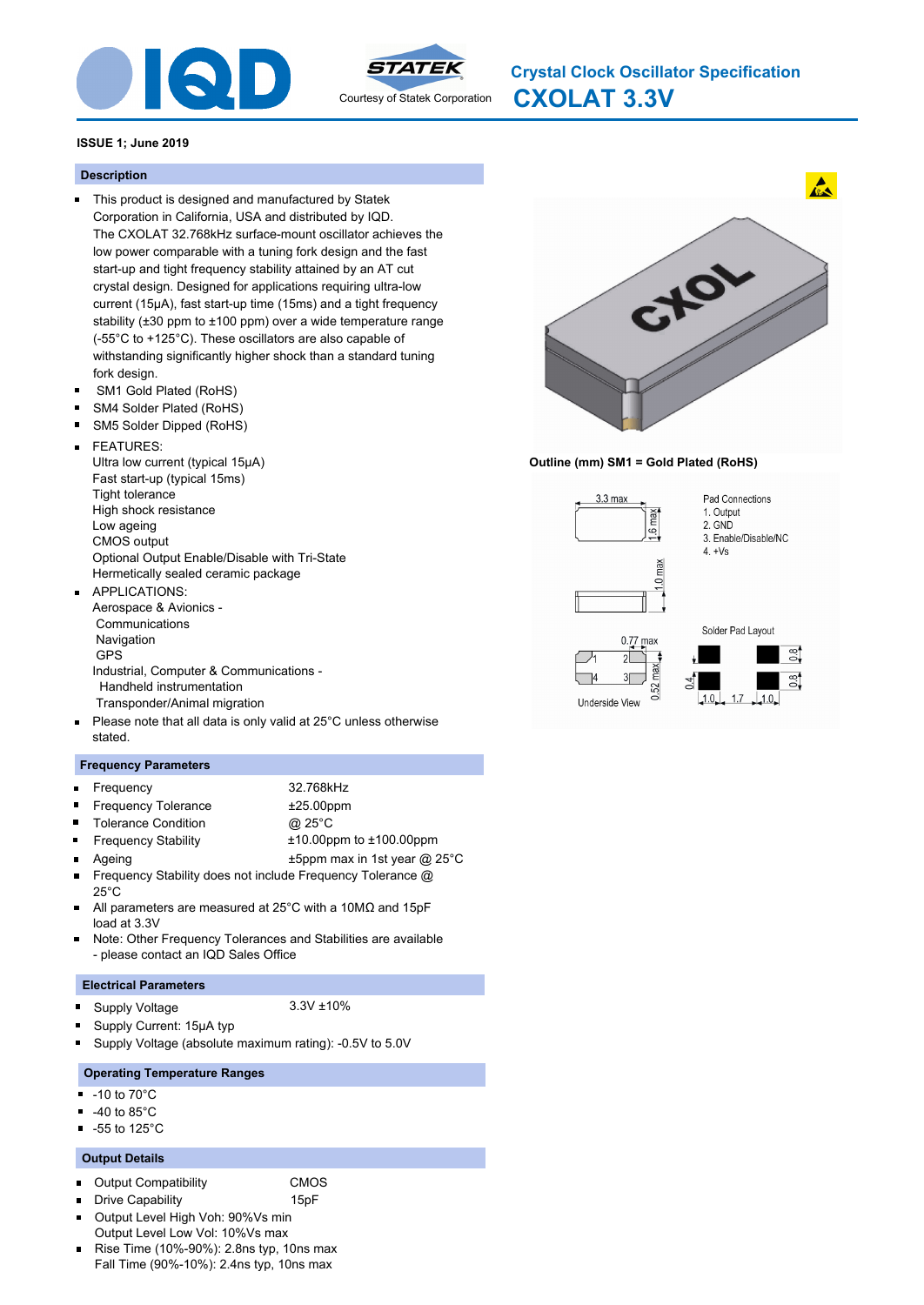



### **Output Control**

Start-Up Time: 15ms typ

# **Environmental Parameters**

- $\blacksquare$ Shock: 5000G, 0.3ms, 1/2 sine
- × Vibration: MIL-STD-202G, Method 204D, Condition D: 20G, 10Hz-2000Hz swept sine
- Note: Random Vibration test is also available please contact an IQD Sales Office
- Storage Temperature Range: –55 to 125°C

# **Manufacturing Details**

Maximum Process Temperature: 260°C for 20sec max  $\blacksquare$ 

### **Ordering Information**

- Frequency\* Model\* Termination Variant\* **Output** Frequency Tolerance (@ 25°C)\* Frequency Stability (over operating temperature range)\* Operating Temperature Range\* Pad 3 Function\* (minimum required\*) **Termination Variants:** SM1 = Gold Plated SM4 = Solder Plated SM5 = Solder Dipped (Note: Non-RoHS compliant terminations also available please contact an IQD Sales Office) Pad 3 Function Options: EN = Enable/Disable NC = No connection **Example**
- 32.768kHz CXOLAT 3.3V SM1 CMOS ±25ppm ±100ppm –40 to 85C NC

# **Compliance**

- $\blacksquare$ RoHS Status (2015/863/EU) Optional
- REACh Status **Compliant**  $\blacksquare$
- MSL Rating (JDEC-STD-033): Not Applicable

# **Packaging Details**

- $\blacksquare$ Pack Style: Reel Tape & reel in accordance with EIA-481-D Pack Size: 1,000
- Pack Style: Tray Supplied on a tray Pack Size: 1

#### **Electrical Specification - maximum limiting values 3.30V ±10%**

| <b>Frequency</b><br>Min | <b>Temperature Range</b> | <b>Stability</b><br>(Min) | Current<br><b>Draw</b> | <b>Rise and Fall</b><br>Time | Duty Cycle |
|-------------------------|--------------------------|---------------------------|------------------------|------------------------------|------------|
|                         | °C                       | ppm                       | mA                     | ns                           | %          |
| 32.768kHz               | -55 to 125               | ±50.00                    | -                      | -                            | 45/55%     |
|                         | $-40$ to 85              | ±20.00                    | -                      | -                            | 45/55%     |
|                         | $-10$ to $70$            | ±10.00                    | -                      | -                            | 45/55%     |